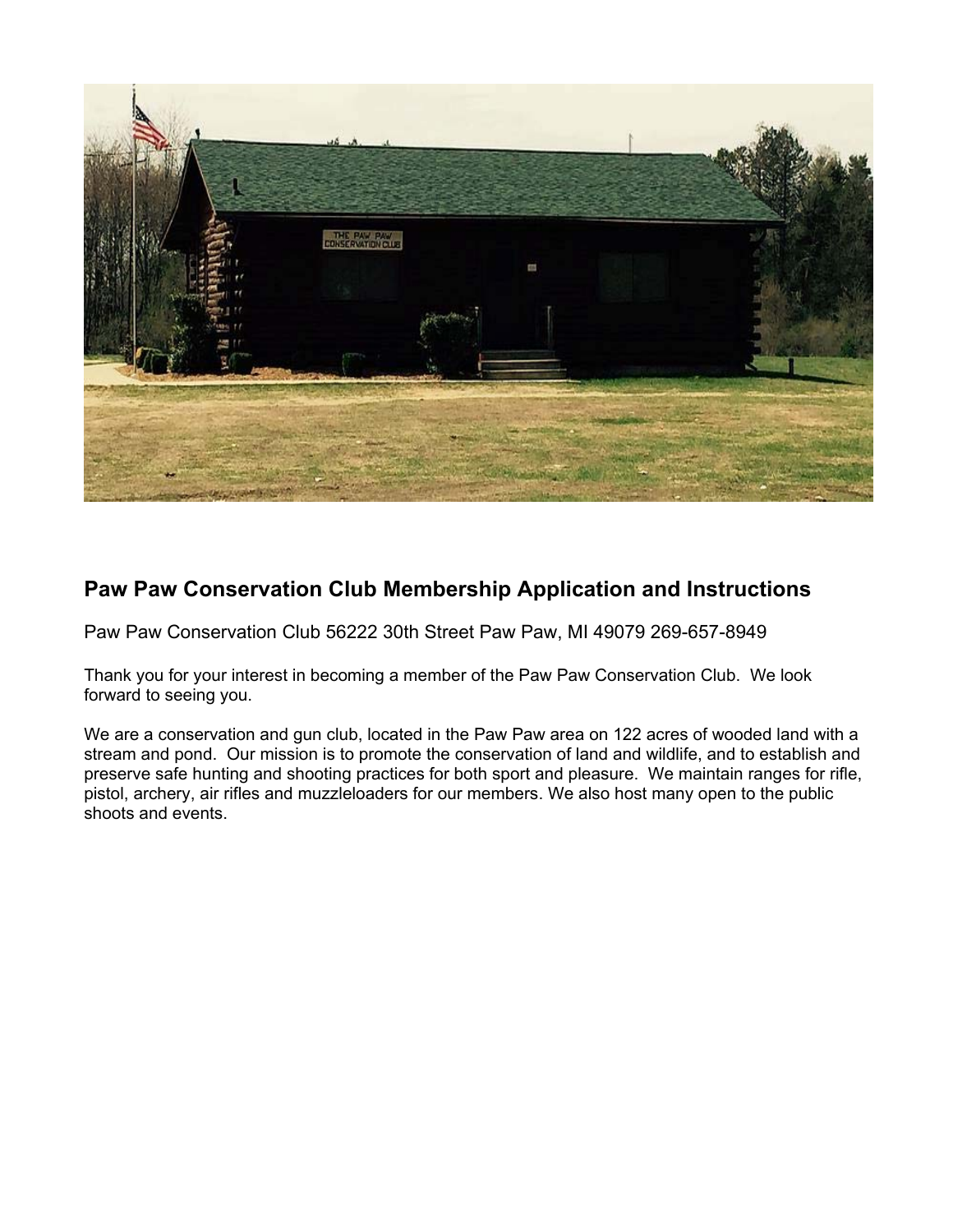## **New applicants should be at cabin the first Tuesday of the month that you wish to join before 6pm for orientation. (There will be no new members accepted in January).**

**Checklist for becoming a Member of the Paw Paw Conservation Club.** 

**Complete ALL of the following steps 1 through 5 BEFORE you come for Orientation.** 

- $\Box$  1. Print out a copy of this application and instructions from the Web Site, or pick one up at a Club activity.
- 2. **Completely fill out the application**.
- **3. Obtain a Sponsor (a current Member, who has been in good standing for more than one year). Have your Sponsor fill out and sign the "Sponsor" section of the application, or they can meet you at the Monthly Membership Meeting to do so. If you do not have a sponsor, please attend a Club activity to meet our members, get to know us, so then a member will sponsor you.**
- $\Box$  4. Be prepared to pay the Club Secretary for your membership at the end of meeting. For the amount and a list of options see page 4 of this document.
- $\Box$  5. Be at the cabin before 6pm on the first Tuesday of the month (except January) for new member orientation. At 6pm the committee and prospective new members will go to the range (weather permitting) for orientation.
- $\Box$  6. Once orientation has concluded, attend the regular monthly membership meeting in the cabin. During the monthly meeting, all applicants will be introduced to the membership and asked a few questions. Then, the applicants will be asked to wait while the membership committee makes its recommendation to the PPCC members at the meeting. A vote will be taken by the assembly whether to accept or reject each applicant, (any objections must be resolved prior to granting membership. The applicant or his sponsor must be present during this process.
- $\Box$  7. You will then be informed if your application has been approved. If you have been approved you will receive your membership card after you pay you dues at the end of the meeting.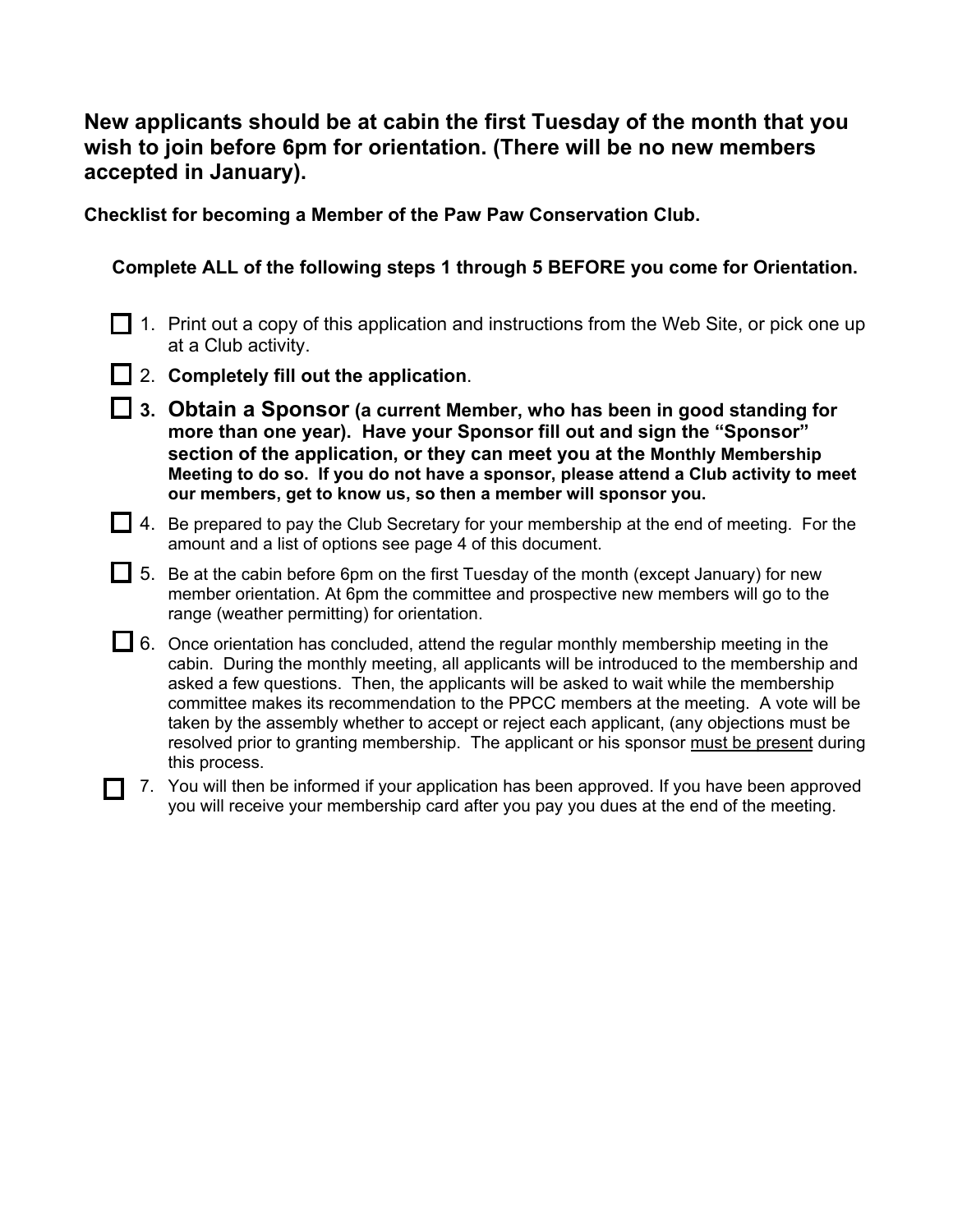## **A few things to be aware of:**

- $\triangleright$  Safety is our FIRST PRIORTY. You must know and follow all the basic Club Firearm Safety Rules. (They are listed on the next 2 pages)
	- 1. If a Range Officer is on duty he or she is in charge, and **MUST** be obeyed.
	- 2. Firearms and bows should be discharged in designated shooting areas only.
	- 3. Eye and hearing protection should be used when appropriate.
	- 4. Uncased firearms will have actions open, magazines out, and muzzles pointed in a safe direction or down range while behind the firing line. Handguns may be closed and holstered if unloaded.
	- 5. Load on the firing line only and keep guns pointed downrange and below the tops of the bunkers.
	- 6. Shoot only at Paper targets attached to the target back board in front of the bunkers. Shooting at glass, metal, rocks, buildings, clay pigeons, target frames, cans, bowling pins, or anything placed on the ground, etc. is prohibited. **Ricochets are dangerous.**
	- 7. People will not go downrange until all firearms are unloaded and the line called "safe". No firearms are to be handled while anyone is downrange.
	- 8. Do not drive on any of the ranges or firing lines.
	- 9. No shot gun or rifle shooting on the pistol range.
	- 10. No minors (under 18) may shoot without supervision.
	- 11. No illegal drugs may be brought on to Club property. People using alcohol or drugs will not shoot or handle guns. Alcohol is NOT allowed on shooting ranges during or prior to shooting.
- ¾ Take home everything you bring; targets, ammo boxes, etc. Leave PPCC clean each time you are here. No live rounds should be left on the range or at the club. Take them with you and dispose of them at home.
- $\triangleright$  New members are on probation for one year, during which time you will not be allowed to sponsor anyone.
- ¾ We have Membership Meetings on the first Tuesday of each month. This is how we govern our Club, please attend at least a couple each year.
- ¾ We have Maintenance Work Days periodically, you can find out about them on the Web Site. This is how we keep our costs down and the dues low, please attend at least one per year.
- $\triangleright$  Members are given the combination to the pad lock on the front gage so they can access the Club. It is for Member use **ONLY**, do not share it with anyone.
- ¾ **Always lock the gate behind you on your way into or out of the Club for security. The only exception is when an event is going on.**
- $\triangleright$  If you are married, your spouse is also a member as well as any children under the age of 18 years.
- $\triangleright$  You are always welcome to bring two guests with you when you come to the Club. But, they must stay with you at ALL times, and you are responsible for them.
- $\triangleright$  Children under 18 must be under the control of a parent or guardian at all times. They must not be allowed to wander about the grounds.
- ¾ **PRACTICE SAFE GUN HANDLING AT ALL TIMES!**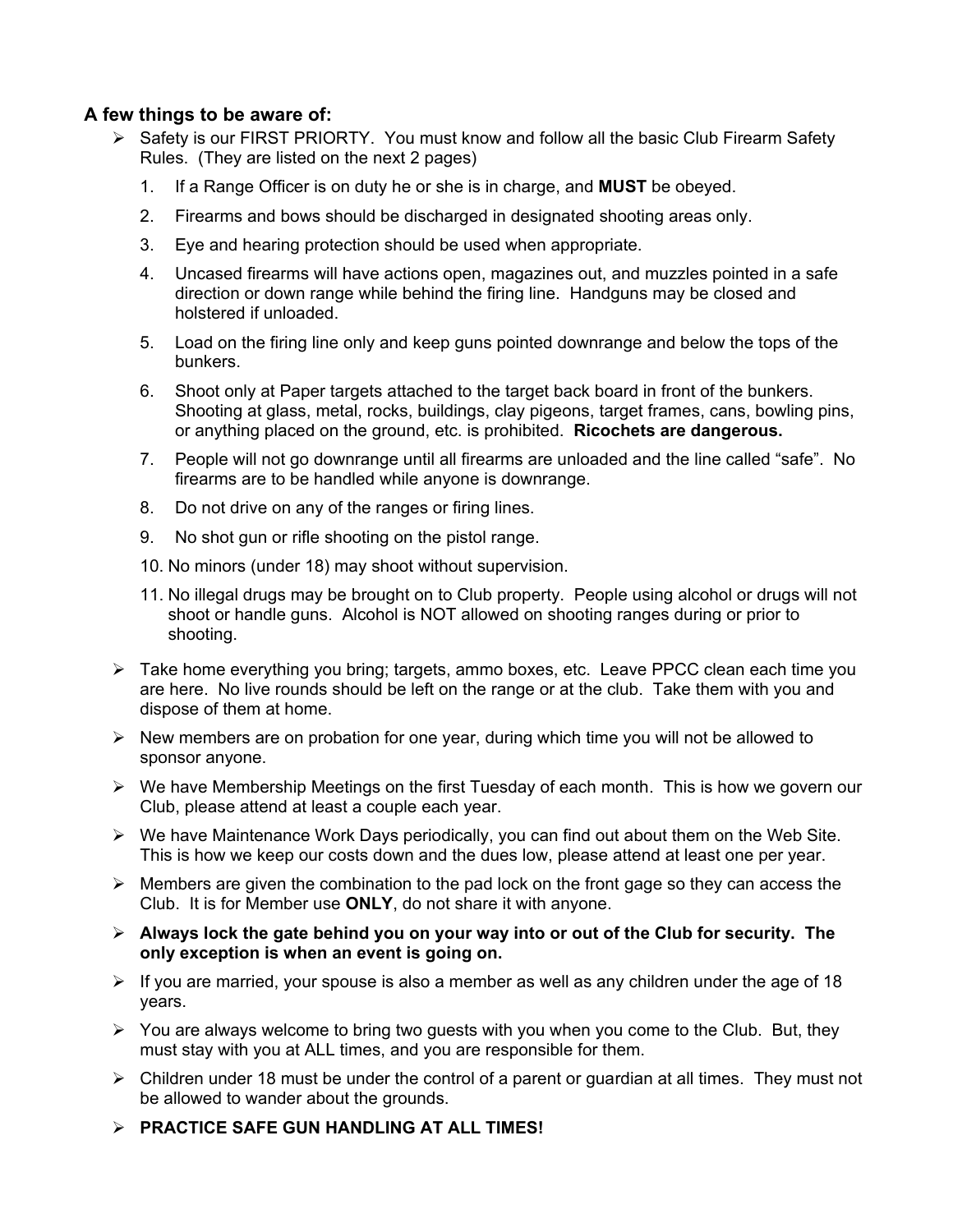### **The fundamental Rules for Safe Firearm handling**

- **1. Always** keep the firearm pointed in a safe direction, typically downrange.
- **2. Always keep your finger off of the trigger until you are ready to shoot**.
- **3. Always** keep the firearms unloaded until you are at the firing line.
- 4. **ALL** firearms are to be unloaded, actions open, on the bench and everyone standing back away from them while anyone goes down range.

Whenever you pick up a firearm, immediately engage the safety device if possible. If the firearm has a magazine, remove it before opening the action. Check the chamber to insure it is clear of ammunition. If you do not know how to open the action or inspect the chamber(s), leave the firearm alone and get help from someone who does.

### **When using or storing a firearm, always follow these rules:**

### **Know your target and what is beyond it.**

Be absolutely sure you have identified your target. Equally important be aware of the area beyond your target. This means observing your prospective area of fire before you shoot. Never fire in a direction in which there are people or any other potential for mishap. **Think first. Shoot second.** 

### **Know how to use the firearm safely.**

Before handling any firearm, learn how it operates. Know the basic parts, how to safely open and close the action and remove any ammunition from the firearm and/or magazine. Remember, a firearm's safety

### **Be sure the firearm is safe to operate.**

Just like other tools. Firearms need regular maintenance to remain operable. Regular cleaning and proper storage are a part of the firearm's general upkeep. If there is any question concerning a firearm's ability to function, a knowledgeable gunsmith should look at it.

### **Use only the correct ammunition for your firearm.**

Only BBs, pellets, cartridges or shells designed for a particular firearm can be fired safely in that firearm. Most firearms have the ammunition type stamped on the barrel. Ammunition can be identified by information printed on the box and sometimes stamped on the cartridge. Do not shoot the firearm unless you know you have the proper ammunition.

### **Wear eye and ear protection as appropriate.**

Firearms are loud and the noise can cause hearing damage. They can also emit debris and hot gas that could cause eye injury. For these reasons, shooting glasses and hearing muffs or plugs should be worn by shooters and spectators.

### **Never use alcohol or over the counter, prescription or other drugs before or while shooting.**

Alcohol, as well as any other substance likely to impair normal mental or physical bodily functions, must not be used before or while handling or shooting any firearm.

### **Be aware that certain types of firearms and many shooing activities require additional safety precautions.**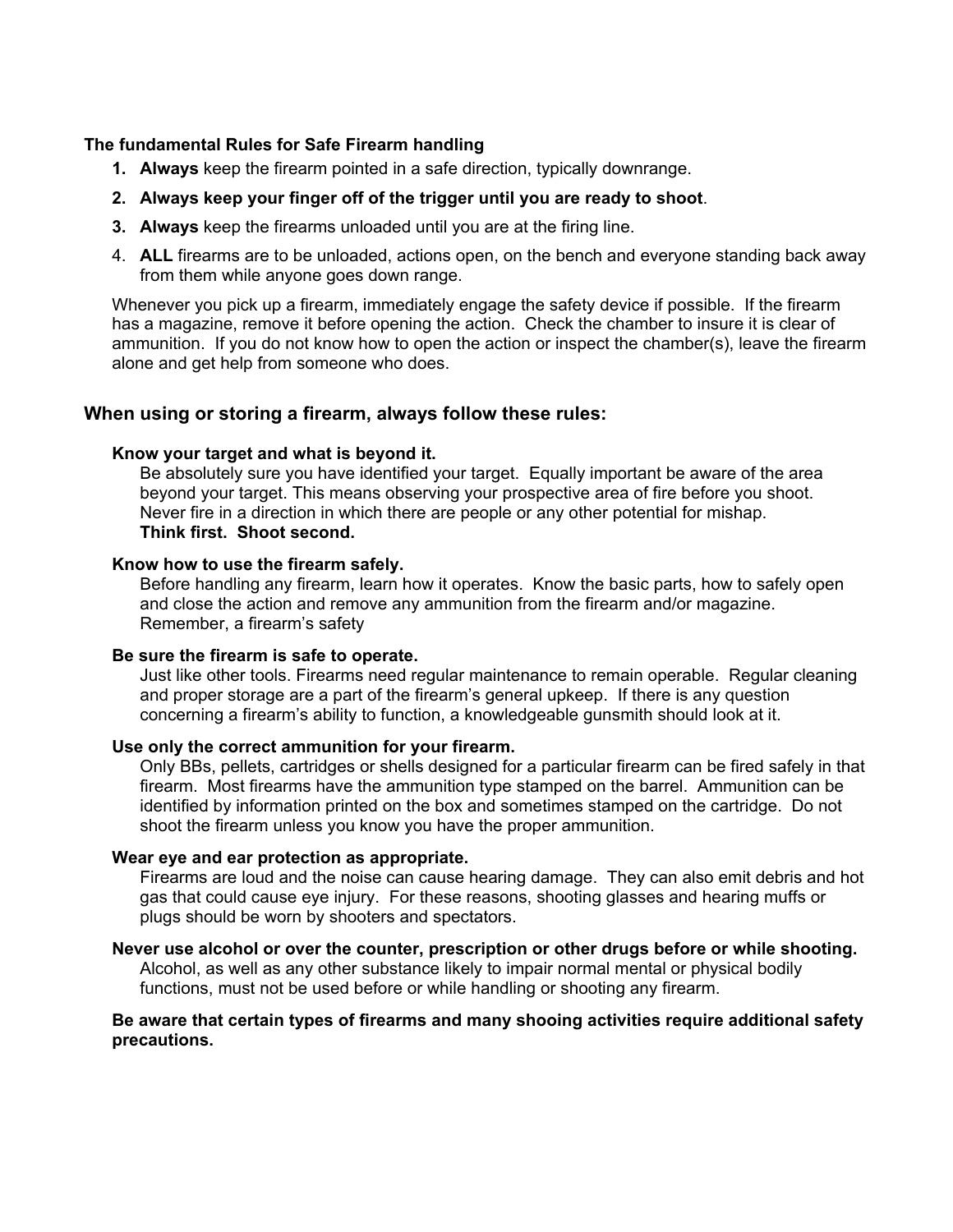Revised March, 2018

All members of the Paw Paw Conservation Club (PPCC) are expected to follow club rules as expressed in the **h**andbook**,** constitution and bylaws. Failure to follow these rules could result in expulsion from the club.

**NOTE: Any statement made on this application found to be false, or information excluded from this application, will be reviewed by the Board of Directors to decide if the membership should be revoked.** 

1HALAPHPEHURULHQWDRAGHDRAMAGHDRAMAGHDRAMAGHDRAMAGHDRAMAGHDRAMAGHDRAMAGHDRAMAGHDRAMAGHDRAMAGHDRAMAGHDRAMAGHDRAMAGHDRAMAGHDRAMAGHDRAMAGHDRAMAGHDRAMAGHDRAMAGHDRAMAGHDRAMAGHDRAMAGHDRAMAGHDRAMAGHDRAMAGHDRAMAGHDRAMAGHDRAMAGHDRA appointed by the  $\&$ ] alpresident will review each new membership application. The committee chairman will sign, mark and date the application with the decision of the committee. The membership committee will present its recommendation to the general membership during the regular meeting that begins at 7pm. Club members will then vote whether or not to accept the applicant as a new member based on the recommendation of the committee.

| Name: (First Name, MI, Last Name) |                       |                         | Spouse: (First Name) |  |
|-----------------------------------|-----------------------|-------------------------|----------------------|--|
| Address:                          |                       | Children: (First Names) |                      |  |
| City:                             |                       | State:                  | ZIP:                 |  |
| Phone:                            | Cell Phone:<br>Email: |                         |                      |  |
| Occupation:                       |                       |                         |                      |  |

### **Applicant - Please Print**

#### **Sponsor - Please Print**

| Name: (First Name, MI, Last Name)                                                | Years of Membership:                   |  |
|----------------------------------------------------------------------------------|----------------------------------------|--|
| Are you willing to vouch for this applicant:                                     | How long have you known the applicant: |  |
| What is your relationship to the applicant (relative, friend, co-worker, etc.)?: |                                        |  |
| Signature of Sponsor:                                                            | Phone                                  |  |

| <b>Applicants Name:</b> | Initials: | Date: | Page 1 of 4 |
|-------------------------|-----------|-------|-------------|
|-------------------------|-----------|-------|-------------|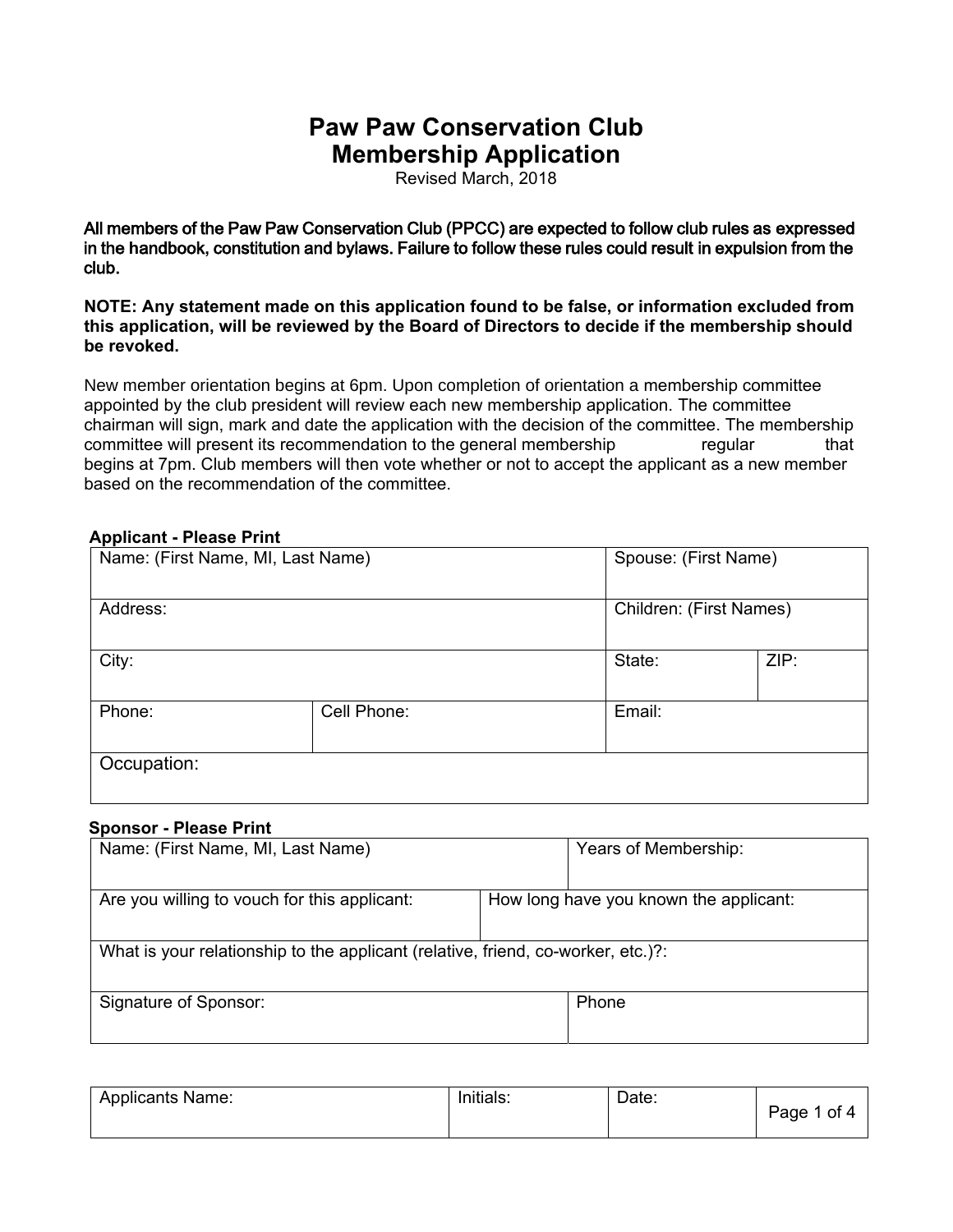Revised April, 2017

| Archery: $\Box$ Rifle: $\Box$<br>Pistol: □ Muzzle Loader: □ Cowboy Shoot: □ Trap Shoot: □                                        |                        |
|----------------------------------------------------------------------------------------------------------------------------------|------------------------|
| Other:                                                                                                                           |                        |
| Will you donate time to any of these PPCC sporting activities? Yes: $\Box$ No: $\Box$                                            |                        |
| No: $\square$<br>Will you donate time to any work and maintenance activities? Yes: $\Box$                                        |                        |
| <b>Applicant - Answer the Following:</b>                                                                                         |                        |
| Why do you want to join the PPCC?                                                                                                |                        |
| Are you and your spouse citizens of the United States?                                                                           | Yes: $\Box$ No: $\Box$ |
| Are you members of the NRA? (PPCC expects 100% NRA membership)<br>If no, explain:                                                | Yes: $\Box$ No: $\Box$ |
| Are you members of the Michigan United Conservation Clubs (MUCC)?                                                                | Yes: $\Box$ No: $\Box$ |
| List all the gun clubs that you and/or your spouse are currently a member of:                                                    |                        |
| List all the gun rights organizations you and/or your spouse are or have been a member of:                                       |                        |
| List all the animal rights organizations you and/or your spouse are or have been a member of:                                    |                        |
| Have you and/or your spouse ever been convicted of a felony?                                                                     | Yes: $\Box$ No: $\Box$ |
| Are you familiar with the NRA Fundamental Rules of Gun Safety?                                                                   | Yes: $\Box$ No:        |
| Have you read all Club Rules and Regulations and do you agree to abide by<br>them                                                | Yes: $\Box$ No: $\Box$ |
| Will you insist that your guests and family members practice gun safety while<br>on PPCC property?                               | Yes: $\Box$ No: $\Box$ |
| Do you and/or your spouse have a CPL?                                                                                            | Yes: $\Box$ No: $\Box$ |
| Do you have any objection to having your name, phone number, email address,<br>etc. shared with other members for PPCC purposes? | Yes: $\Box$ No: $\Box$ |
| Applicant - I / We affirm that the answers above are true and accurate:                                                          |                        |

| Signature of Applicant: | Date: |
|-------------------------|-------|
| Signature of Spouse:    | Date: |

| <b>Applicants Name:</b> | Initials: | Date: | Page 2 of 4 |
|-------------------------|-----------|-------|-------------|
|-------------------------|-----------|-------|-------------|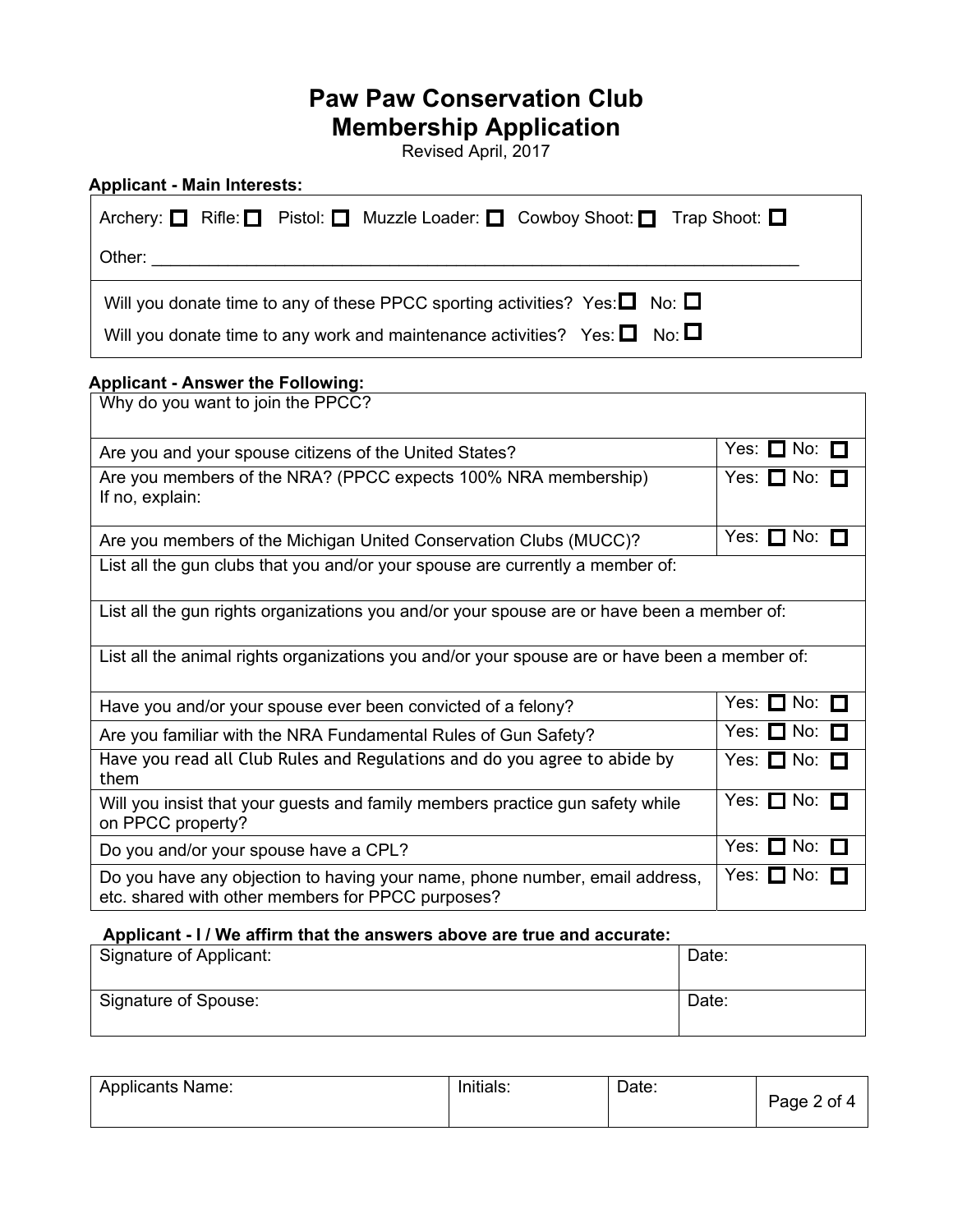Revised April, 2017

### **Membership Committee - Recommendation to the Membership Regarding the Applicant:**

The membership committee makes the following recommendation to the PPCC regarding this applicant.

 $\Box$  Recommends membership (which includes probationary membership for the first year).

 $\Box$  Does not recommend membership.

Signature of Membership Committee Chairman or Representative | Date:

### **Membership Secretary - The Applicant has been accepted by the PPCC membership and is on probation for one year. The Applicant is current with the membership dues.**

| Signature of the PPCC Membership Secretary: | Date: |
|---------------------------------------------|-------|
| Amount Received from the Applicant:         |       |

### **Applicant - Membership Dues:**

Membership dues are due in full immediately upon acceptance into the Paw Paw Conservation Club. Pay the board Secretary at the end of the Monthly Membership Meeting.

See page 4 for New Members Options for Paying Dues

Make checks payable to: **Paw Paw Conservation Club** 

After the initial probationary one-year period has been successfully completed, membership renewal dues can be mailed to:

> **Paw Paw Conservation Club P.O. Box 342 Paw Paw, MI 49097**

Annual membership is from March 1st to March 1st of the following year. Membership renewal dues are due by March 1st of each year. Memberships will be terminated for members who become delinquent on their dues. Dues are not prorated for a partial year.

| <b>Applicants Name:</b> | Initials <sup>®</sup> | Date. | Page 3 of 4 |
|-------------------------|-----------------------|-------|-------------|
|                         |                       |       |             |